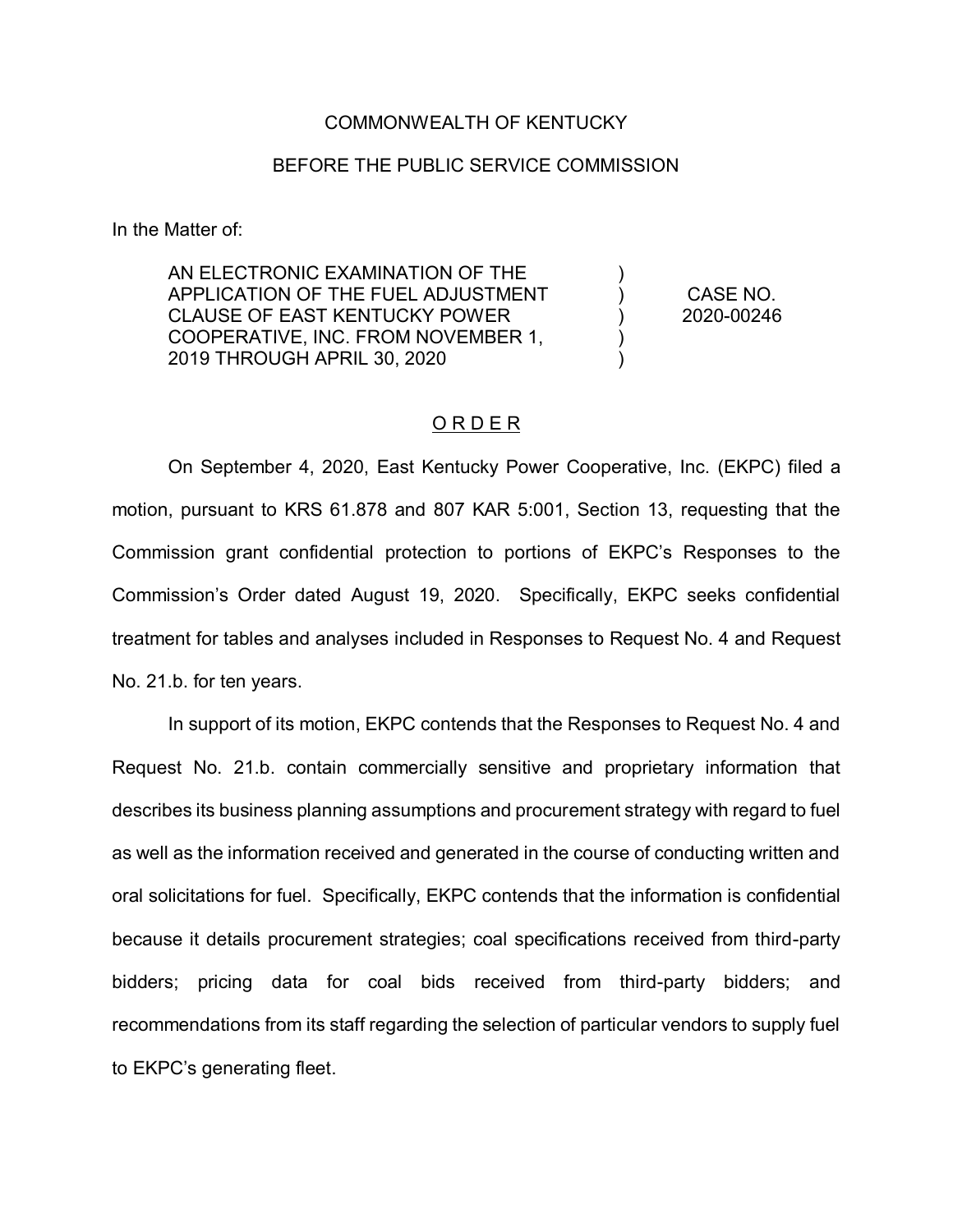According to EKPC, the confidential information, if disclosed, would give potential vendors and competitors a tremendous market advantage in the course of ongoing and future negotiations to procure fuel. These market advantages would likely translate into higher costs for EKPC and, by extension, detrimentally higher rates for EKPC's Members. Thus, disclosure of the confidential information would be highly prejudicial to EKPC, EKPC's Owner-Member Cooperatives, and those Owner-Members' End-Use Retail Members.

Having considered the motion and the material at issue, the Commission finds that the designated tables and analyses contained in Responses No. 4 and 21.b., respectively, are generally recognized as confidential or proprietary; it therefore meets the criteria for confidential treatment and is exempted from public disclosure pursuant to KRS 61.878(1)(c)(1) and 807 KAR 5:001, Section 13.

IT IS THEREFORE ORDERED that:

1. EKPC's motion for confidential treatment is granted.

2. The designated material granted confidential treatment by this Order shall not be placed in the public record or made available for public inspection for ten years or until further Order of this Commission.

3. Use of the designated material granted confidential treatment by this Order in any Commission proceeding shall comply with 807 KAR 5:001, Section 13(9).

4. EKPC shall inform the Commission if the designated material granted confidential treatment by this Order becomes publicly available or no longer qualifies for confidential treatment.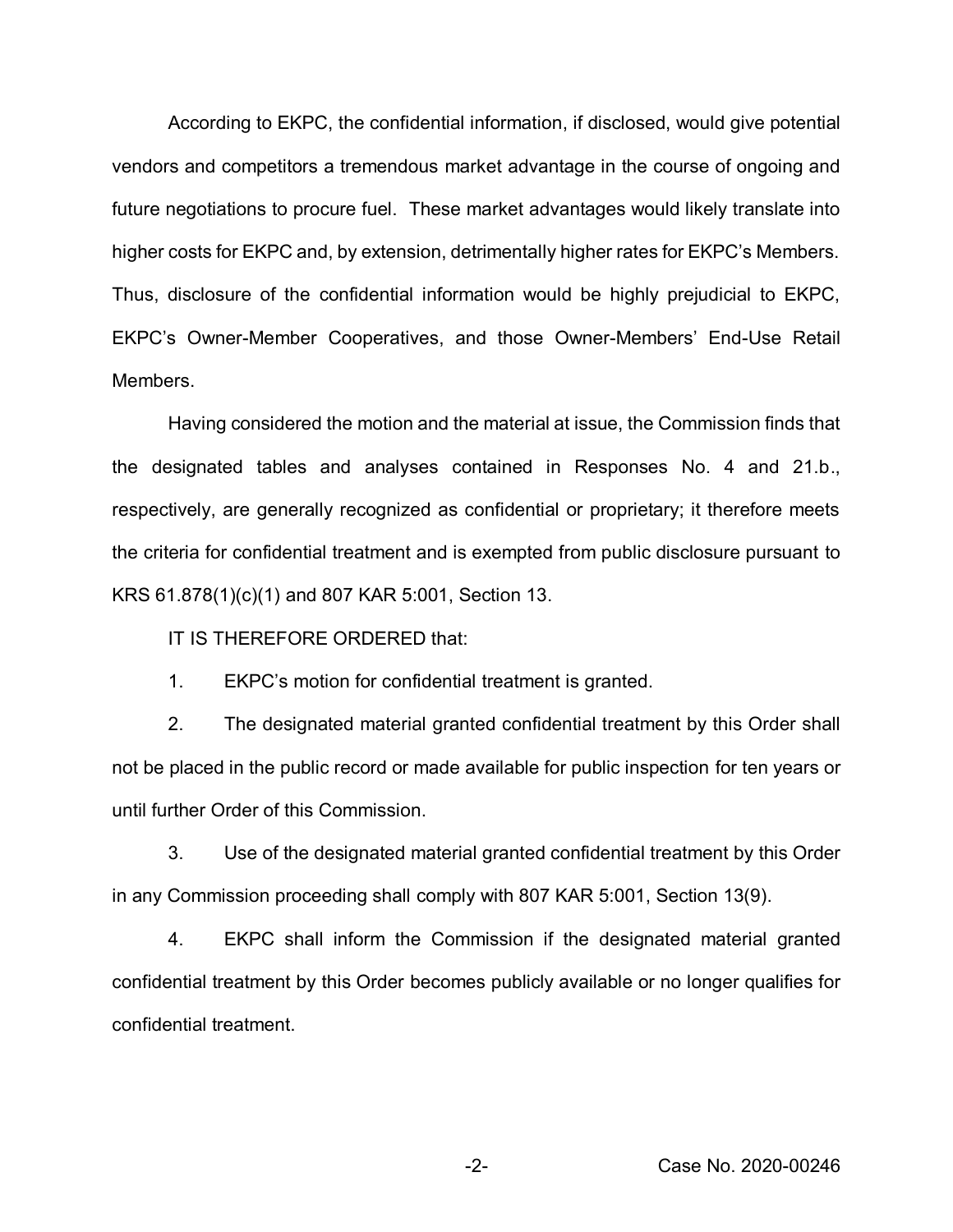5. If a nonparty to this proceeding requests to inspect the material granted confidential treatment by this Order and the period during which the material has been granted confidential treatment has not expired, EKPC shall have 30 days from receipt of written notice of the request to demonstrate that the material still falls within the exclusions from disclosure requirements established in KRS 61.878. If EKPC is unable to make such demonstration, the requested material shall be made available for inspection. Otherwise, the Commission shall deny the request for inspection.

6. The Commission shall not make the requested material available for inspection for 30 days from the date of service of an Order finding that the material no longer qualifies for confidential treatment in order to allow EKPC to seek a remedy afforded by law.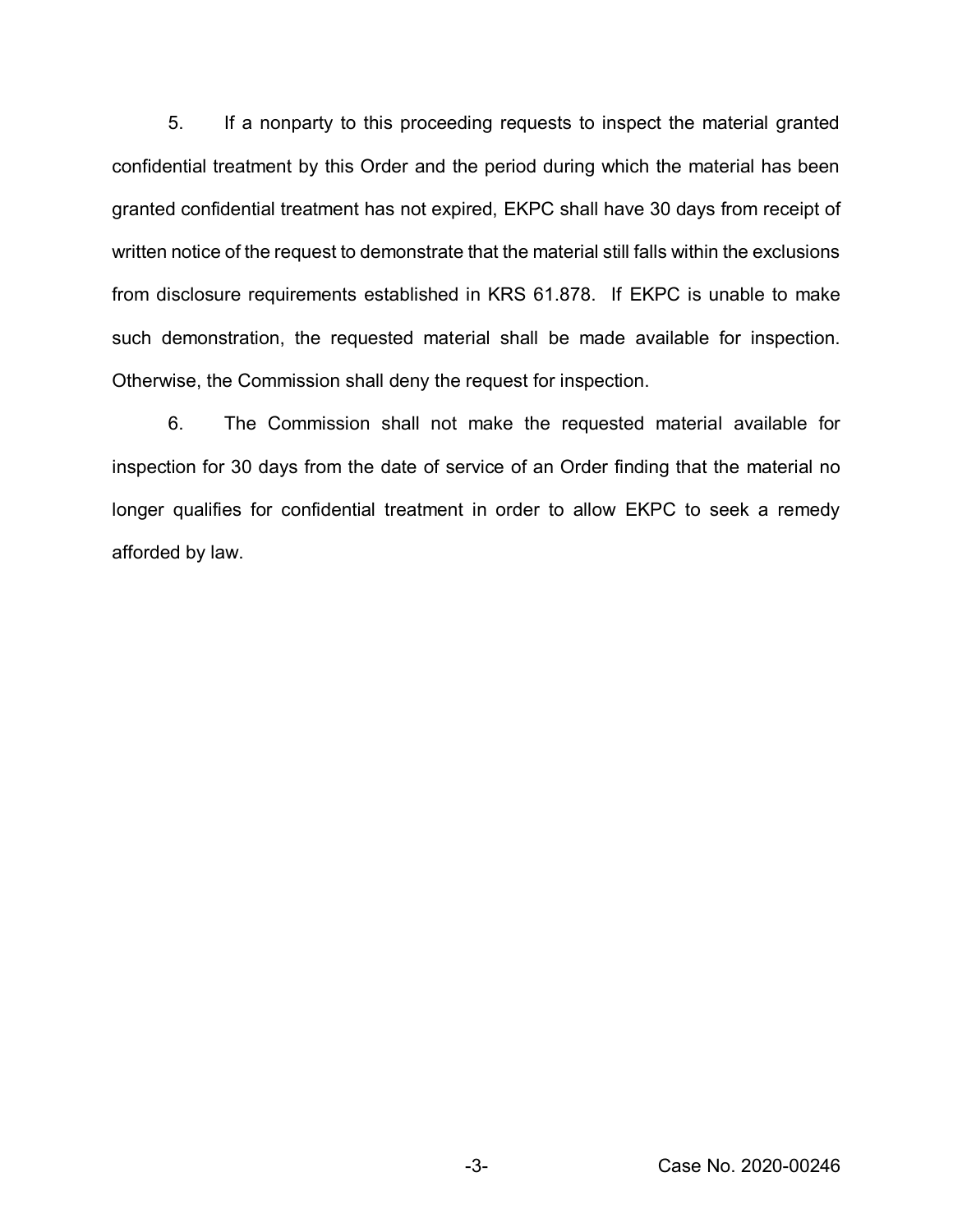By the Commission



ATTEST:

\_\_\_\_\_\_\_\_\_\_\_\_\_\_\_\_\_\_\_\_\_\_

Executive Director

Case No. 2020-00246